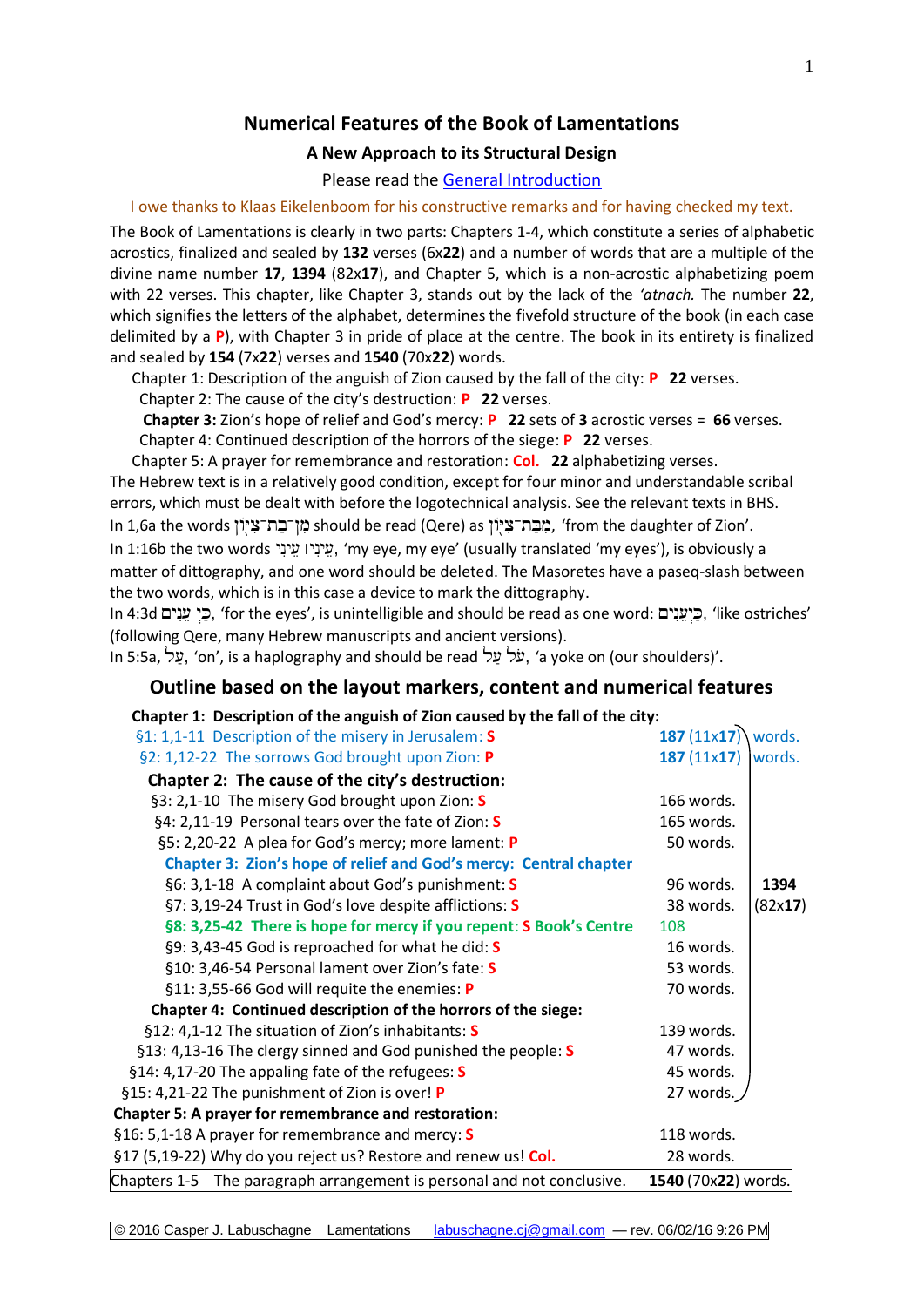## **Sixteen different views on the structural design of Lamentations**

All commentaries I could lay my hands on follow the traditional chapter arrangement which is dominated by the number 22. D.A. Dorsey's arrangement of the text is a rare exception. See his book *The Literary Structure of the Old Testament*, Baker Academic, 1999, 246-252. He finds 13 units, with 'the words of hope' in **3,21-32** at the centre:

**1**,1-11; **2.** 1,12-22; **3.** 2,1-8; **4.** 2,9-12; **5.** 2,13-22; **6.** 3,1-20; **7. 3,21-32**; **8.** 3,33-39; **9.** 3,40-66; **10.** 4,1-10; **11.** 4,11-16; **12.** 4,17-22; **13.** 5,1-22.

In my opinion, however, this division of the text is totally unacceptable, because neither the layout markers nor the poetic structure has been taken into consideration. Taking the layout marker **S** seriously applies particularly to Chapter 3, where the seams of the presumed division of the text must always coincide with the seams indicated by the layout markers. In other words, these threeline units may never be split up. Plöger (1969), Van Selms (1974), Renkema (1998), Joyce (2001), Berges (2002), and Longman III (2008), are the commentators who take the layout marker **S** in Chapter 3 seriously!

H.J. KRAUS (*Klagelieder*, in: BKAT XX, 1956):

**1**,1-22 according to the verse arrangement.

**2**,1-22 according to the verse arrangement.

**3**,1-19; 3,20-24; 3,25-33; 3,34-38; 3,39-41; 3,42-51; 3,52-66. *The S after 3,18.39.42 ignored!* 

**4**,1-6; 4,7-11; 4,12-16; 4,17-22.

**5**,1-22 according to the verse arrangement.

W. RUDOLPH (*Die Klagelieder*, in: *Das Buch Ruth, Das Hohelied, Die Klagelieder,* in: KAT 1962, 187-263):

**1**,1-22 according to the verse arrangement.

**2**,1-5; 2,6-9; 2,10-12; 2,13-17; 2,18-19; 2,20-22.

**3**,1-20; 3,21-33; 3,34-36; 3,37-41; 3,42-47; 3,48-51; 3,52-66. *The S after 3,42.48 ignored!*

**4**,1-2; 4,3-6; 4,7-11; 4,12-16; 4,17-20; 4,21-22.

**5**,1; 5,2-10; 5,11-14; 5,15-16; 5,17-18; 5,19-22.

O. PLÖGER (*Die Klagelieder*, in: E. Würthwein, K. Galling, O. Plöger, *Die fünf Megilloth*, HAT 1969, 127-164): According to the chapter- and verse arrangement. *The S consistently respected!*

A. VAN SELMS (*Jeremia deel III en Klaagliederen*, in: POT 1974, 111-157):

,1-3; 1,4-7; 1.8-11; 1,12-15; 1,16-20; 1,21-22. **2**,1-3; 2,4-7; 2,8-10; 2,11-15; 2,16-19; 2,20-22. ,1-3; 3,4-6; 3,7-9; 3,10-12; 3,13-15; 3,16-18; 3,19-21; 3,22-24; 3,25-27; 3,28-30; 3,31-33; 3,34-36; 3,37-39; 3,40-42; 3,43-45; 3,46-48; 3,49-51; 3,52-54; 3,55-57; 3,58-60; 3,61-63; 3,64-66. *The S consistently respected!* ,1-22 according to the verse arrangement.

**5**,1-22 according to the verse arrangement.

R. DAVIDSON (*Jeremiah Volume 2 and Lamentations,* in: Study Bible Series, 1985, 167-214):

**1**,1-3; 1,4-7; 1,8-11 **|** 1,12-22. **2**,1-10 **|** 2,11-17; 2,18-22.

**3**,1-20; 3,21-39; 3,40-51; 3,52-66. *The S after 3,21 ignored!*

**4**,1-16; 4,17-22. **5**,1-18; 5,19-22. *Fifteen parts.*

I.W. PROVAN (*Lamentations,* in: New Century Bible Commentary. 1991): **1**,1-22 the verse arrangement.

**2**,1-12; 2,13-19; 2,20-22. **3**,1-3; 4-6; 7-9, etc. altogether 22 stanzas. **4**,1-22. **5**,1-22.

O. KAISER (*Klagelieder*, in: *Das Hohelied, Klagelieder, Das Buch Ester*, in: ATD 16/2, 1992, 91-198):

**1**,1-6; 1,7-11; **|** 1,12-16; 1,17; 1,18-19; 1,20-22.

**2**,1-12; **|** 2,13-14; 2,15-16 2,17; 2,18-19; 2,20-22.

**3**,1-3; 3,4-16; 3,17-20; 3,21-24; **|** 3,25-33; **|** 3,34-36; 3,37-39; **|** 3,40-41; 3,42-47; **|** 3,48-51; **|** 3,52-54; 3,55-57; 3,58-63; 3,64-66. *The S after 3,15.21.42.48.60 is ignored!*

**4**,1-6; 4,7-11; 4,12-16; 4,17-20; 4,21-22.

**5**,1; 5,2-8; 5,9-10; 5,11-12; 5,13; 5,14-15; 5,17-18; **|** 5,19-22.

J. RENKEMA (*Lamentations,* in: HCOT, 1998):

**1**,1-3; 1,4-6; 1,7-9; 1,10-11; **|** 1,12-16; 1,17-19; 1,20-22.

**2**,1-3; 2,4-5; 2,6-7; 2,8-10; 2,11-13; 2,14-15; 2,16-17; 2,18-19; 2,20-22.

**3**, 1-6; 3,7-12; 3,13-21; 3,22-27; 3,28-33; 3,34-39; 3,40-45; 3,46-54; 3,55-60; 3,61-66. *The S* always *respected!*

**4**,1-2; 4,3-5; 4,6; 4,7-9; 4,10-11; 4,12-13; 4,14-16; 4,17; 4,18-20; 4,21-22.

**5**,1-2; 5,3-4; 5,5-6; 5,7-8; 5,9-10; 5,11-12; 5,13-14; 5,15-16; 5,17-18; 5,19-20; 5,21-22.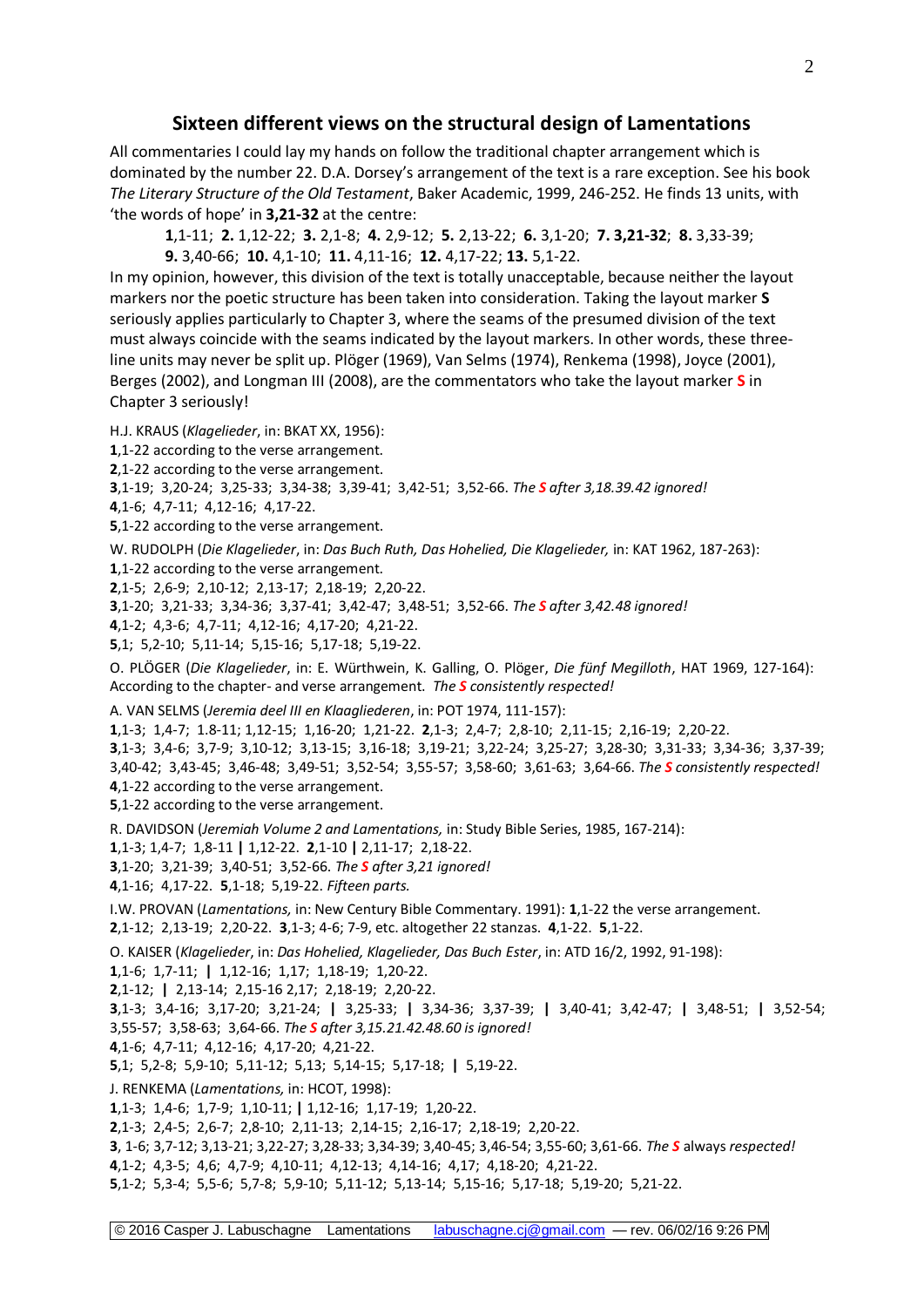K.M. O'CONNOR (*The Book of Lamentations,* in: The New Interpreter's Bible, 2001, 1011-1072):

**1**,1; 1,2; 1,3; 1,4-6; 1,7-9; 1,10-11b; **|** 1,11c; 1,12; 1,13-16; 1,17; 1,18-22.

**2**,1-8; 2,9-10; **|** 2,11-12; 2,13; 2,14-17; 2,18-19 **|** 2,20-22.

**3**,1; 3,2-9; 3,10-18; 3,19-20; 3,21-24; 3,25-36; 3,37-39; 3,40-42; 3,43-48; 3,49-54; 3,55-63; 3,64-66. *The S after 3,21 ignored!*

**4**,1; 4,2; 4,3-4; 4,5-10; **|** 4,11; 4,12; 4,13-16; 4,17-20; 4,21-22.

**5**,1; 5,2-3; 5,4-5; 5,6-7; 5,8-13; 5,14-18; **|** 5,19; 5,20; 5,21; 5,22.

E.S. GERSTENBERGER (*Psalms Part 2, and Lamentations*, in: The Forms of the Old Testament, XV, 2001): **Lamentations 1:** *Since this is the most detailed arrangement and description of the contents, the titles of the subdivisions are mentioned in full.*

#### **I.** \*1 Opening cry (how)

**II.** 1-10 Description of misery.

A. 1-6 Jerusalem's fate. B. 7-10a-d Jerusalem's guilt. C. 10ef Direct address of Yahweh.

- **III.** 11-22 Personal lament.
- **A.** 11a-d Introduction (Narration).
- **B.** 11ef Initial plea.
- **C.** 12-15 Complaint.
- **D.** 16 Description of mourning.
- **E.** 17 (Narration).
- **F.** 18-19 Plea for sympathy.
- **G.** 20-22 Prayer for help.

#### **Lamentations 2:**

- **I.** \*1 Opening cry (how).
- **II.** 1-10 Description of misery.

A. 1-8 Yahweh's sanctions. B. 9-10 Consequent desolation.

**III.** 11-16 Divine lament

A. 11-12 Description of suffering. B. 13-16 Personal address.

- **IV.** 17-19 Admonitions.
- **V.** 20-22 Plea and lament.

#### **Lamentations 3:**

**I.** 1-18 Complaint

- A. 1-3 Self-presentation, complaint. B. 4-18 Description of Yahweh's punishment.
- **II.** 19-36 Affirmation of confidence
	- A. 19-21 Meditation. B. 22-36 Confession of trust.
- **III.** 37-54Communal confession.
	- A. 37-39 Theological confession. B. 40-42 Communal prayer.
	- 1. 40-41 Call to repent. 2. Confession of guilt.
	- B. 43-45 Direct address. C. 46-47 Complaint about enemies *The S after 3,48 ignored!*
	- C. 48-51 Description of mourning. D. 52-54 Complaint about enemies.
- **IV.** 55-66 Petition
	- A. 55-58 Trust of being heard. B 59 Petition for help. C. 60-66 Denunciation of enemies.

#### **Lamentations 4:**

- I. \*1 Openings cry (how).
- **II.** 1-16 Descriptive lament.
	- A. 1 General. B. 2-10 Peoples' suffering. C. 11-16 Yahweh's castigation.
- **III.** 17-20 Communal lament.
- **IV.** 21-22 Threats and promises.

#### **Lamentations 5:**

I**.** 1 Invocation, initial plea.

**II.** 2-18 Lament

A. 2-10 Collective lament. B. 11-14 Description of social groups. C. 15-18 Collective lament. **III.** 19-22 Petition

A. 19 Hymnic address. B. 20 Plaintive question. C. 21-22 Petition for help.

P.M. JOYCE (*Lamentations,* in: The Oxford Bible Commentary, 2001, 528-533):

**1**,1-11a; 1,11b-22; **2**,1-22; **3**,1-18; 3,19-39; 3,40-51; 3,52-66. *The S in Chapter 3 consistently respected.* **4**,1-22; **5**,1-22.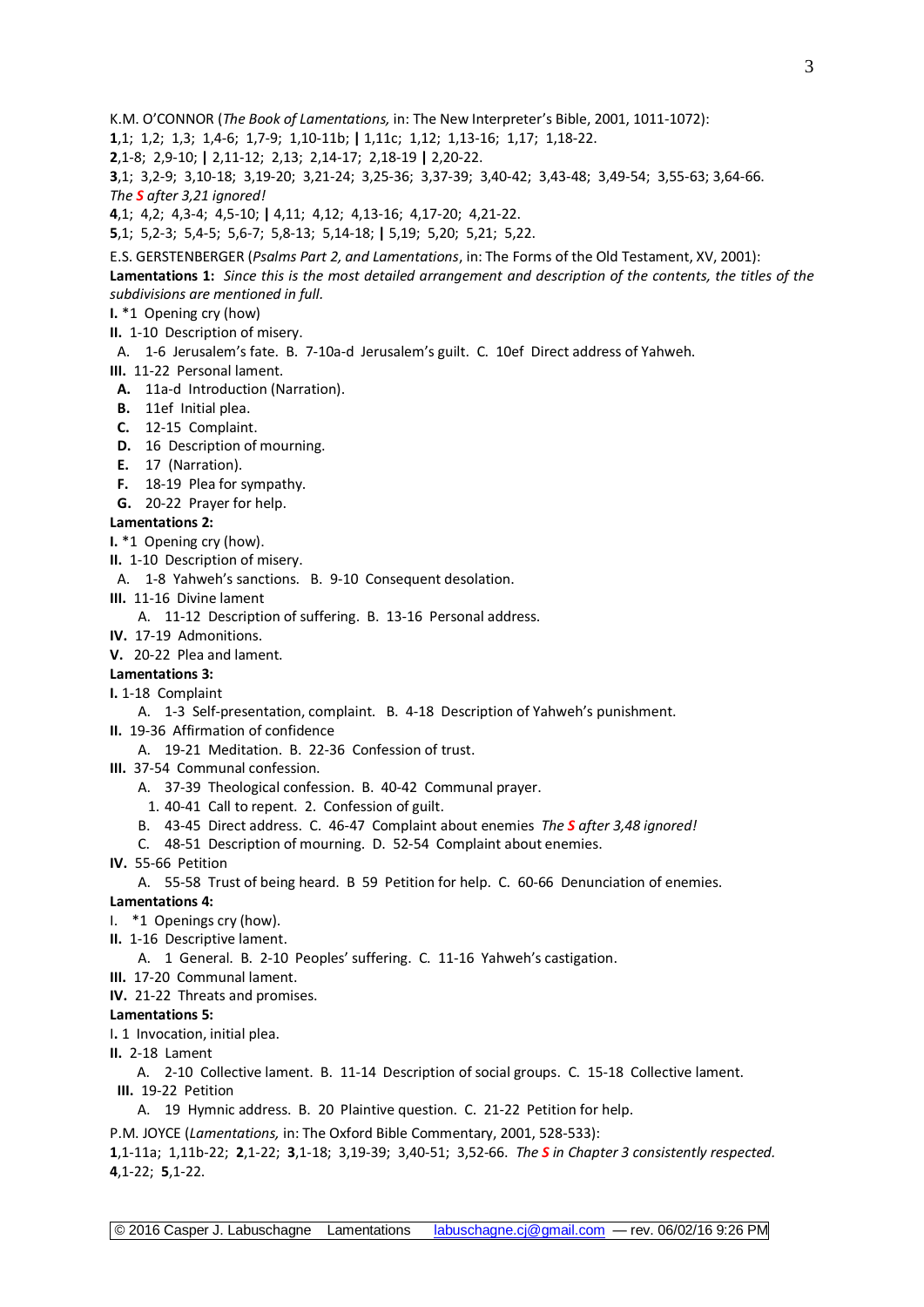U. BERGES (*Klagelieder,* in: HThKAT, 2002):

,1-3; 1,4-6; **|** 1,7-9; 1,10-11; **|** 1,12-13; 1,14-16; **|** 1,17-19; 1,20-22. *4 Sections; 8 Stanzas.*

,1-5; 2,6-10; **|** 2,11-16; 2,17-22. *2 Sections; 4 Stanzas.*

,1-6; 3,7-12; 3,13-21; **|** 3,22-27; 3,28-33; 3,34-39; **|** 3,40-45; 3,46-51; 3,52-60; 3,61-66. *3 Sections; 10 Stanzas.* ,1-2; 4,3-6; 4,7-11; **|** 4,12-16; 4,17-20; 4,21-22. *2 Sections; 6 Stanzas.*

,1-4; 5,5-10; **|** 5,11-14; 5,15-18; 5,19-22. *2 Sections; 5 Stanzas. The S in Chapter 3 consistently respected.*

D. BERGANT (*Lamentations,* in: Abingdon Old Testament Commentaries, 2003):

,1-6; 1,7-11b; **|** 1,11c-12; 1,13-18a; 1,18b-19; 1,20-22.

,1-9a; 2,9b-12; 2,13-19; 2,20-22.

,1-20; 3,21-24; 3,25-39; 3,40-47; 3,48-57; 3,58-66. *The S after 3,21.49 and 60 ignored.*

,1-16; 4,17-20; 4,21-22.

,1-18; 5,19; 5,20-22.

T. LONGMAN III (*Jeremiah, Lamentations,* in: New International Biblical Commentary, *2008*, 327-393):

,1-2.3-4.5-7.8-9.10.11.12.13.14.15.16.17-18.19.20.21.22.

, 1.2.3.4.5.6.7.8.9.10.11-12.13.14.15-16.17.18-19.20.21.22.

,1-66 according to the alphabet: 1-3; 4-6, etc. *The S* in Chapter 3 *consistently respected!*

,1-2; 4,3-4; 4,5.6.7-8.9.10.11.12.13-16.18-19. 20.21.22.

,1.2.3-5.6.7.8-9.10.11-14.15.16.17-18.19-22.

R.B. SALTERS (*Lamentations,* in: The International Critical Commentary, 2010):

,1-11; 1,12-22. **2**, 1-8; 2,9-10; 2,11-19; 2,20-22. **3**,1-25; 3,26-39; 3,40-47; 3,48-66. *The S after 3,24.49 ignored!* ,1-16; 4,17-20; 4,21-22. **5**,1-0; 5,11-14; 5,15-17; 5,18-22. *17 parts.*

### **The numerical features of Lamentations in broad outline**

| Vs.            | <b>Texts</b> | <b>Words</b>      | <b>Letters</b> | יהוה           | Sum words         | S/P                     | <b>Structural design and highlighted sections</b>  |
|----------------|--------------|-------------------|----------------|----------------|-------------------|-------------------------|----------------------------------------------------|
| $\mathbf{1}$   | Lam. 1,1     | 14                | 58             |                | 14                | S                       | §1: 1,1-11 Description of the misery in Jerusalem  |
| $\overline{2}$ | Lam. 1,2     | 18                | 64             |                | 32                | S                       |                                                    |
| 3              | Lam. 1,3     | 16/34 (2x17)      | 65             |                | 48                | S                       | 1,2-3 Jerusalem weeps bitterly; Judah has gone     |
| 4              | Lam. 1,4     | 16                | 68             |                | 64                | S                       | into exile: 34 words.                              |
| 5              | Lam. 1,5     | 16                | 58             | $\mathbf{1}$   | 80                | S                       |                                                    |
| 6              | Lam. 1,6     | $16*$             | 57             |                | 96                | S                       | MT 17.                                             |
| $\overline{7}$ | Lam. 1,7     | 23                | 86             |                | 119               | S                       |                                                    |
| 8              | Lam. 1,8     | 18                | 68             |                | 137               | S                       |                                                    |
| 9              | Lam. 1,9     | 17                | 65             | $\overline{2}$ | 154               | S                       | 1,9 The city has sinned and is despised: 17 words. |
| 10             | Lam. 1,10    | 17                | 56             |                | 171               | S                       | 1,10 Jerusalem has been robbed: 17 words.          |
| 11             | Lam. 1,11    | 16                | 69             | $\overline{3}$ | 187               | S                       |                                                    |
| 11             | Lam. 1,1-11  | 187 (11x17)       | 714            |                | $187(11\times17)$ |                         | Sealed by 187 (11x17) words like 1,12-22.          |
| 12             | Lam. 1,12    | 20                | 72             | 4              | 207               | S                       | §2: 1,12-22 The sorrows God brought upon Zion      |
| 13             | Lam. 1,13    | 15                | 61             |                | 222               | S                       |                                                    |
| 14             | Lam. 1,14    | 16                | 60             |                | 238               | S                       |                                                    |
| 15             | Lam. 1,15    | 16                | 60             |                | 254               | S                       |                                                    |
| 16             | Lam. 1,16    | $19*$             | 66             |                | 273               | S                       | MT 20.                                             |
| 17             | Lam. 1,17    | 15                | 60             | 5              | 288               | S                       |                                                    |
| 18             | Lam. 1,18    | 16                | 59             | 6              | 304               | S                       |                                                    |
| 19             | Lam. 1,19    | 15                | 56             |                | 319               | S                       |                                                    |
| 20             | Lam. 1,20    | 18                | 59             | $\overline{7}$ | 337               | $\overline{\mathsf{s}}$ |                                                    |
| 21             | Lam. 1,21    | 20                | 66             |                | 357               | S                       |                                                    |
| 22             | Lam. 1,22    | 17                | 55             |                | 374/187           | P                       | 1,22 May God give the foes their due: 17 words.    |
| 11             | Lam. 1,12-22 | $187(11\times17)$ | 698            |                | 187 (11x17)       |                         | Sealed by 187 (11x17) words like 1,1-11.           |
| 22             | Lam. 1,1-22  | 374 (22x17)       | 1412           |                | 374 (22x17)       |                         | Sealed by altogether 374 (22x17) words.            |
| 23             | Lam. 2,1     | 18                | 68             |                | 392               | S                       | §3: 2,1-10 The misery God brought upon Zion        |
| 24             | Lam. 2,2     | 18                | 66             |                | 410               | S                       |                                                    |
| 25             | Lam. 2,3     | 17                | 65             |                | 427               | S                       | 2,3 YHWH has withdrawn from Judah: 17 words.       |
| 26             | Lam. 2,4     | 16                | 58             |                | 443               | S                       |                                                    |
| 27             | Lam. 2,5     | 15                | 64             |                | 458               | S                       |                                                    |
| 28             | Lam. 2,6     | 15                | 58             | 8              | 473               | S                       |                                                    |
| 29             | Lam. 2,7     | 16                | 67             | 9              | 489               | S                       |                                                    |

© 2016 Casper J. Labuschagne Lamentations [labuschagne.cj@gmail.com](mailto:labuschagne.cj@gmail.com) — rev. 06/02/16 9:26 PM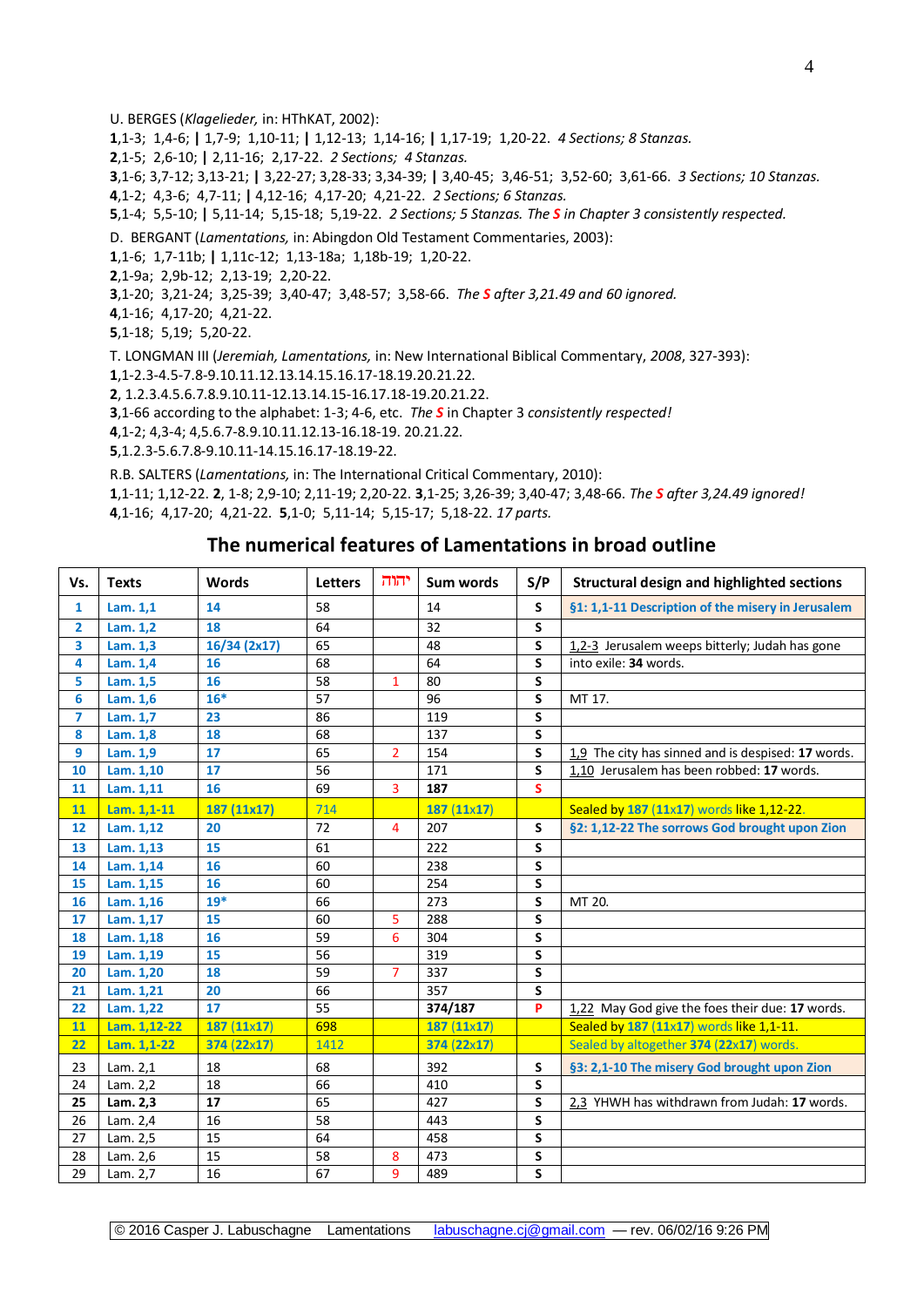| 30       | Lam. 2,8                | 17                    | 62       | 10  | 506           | S           |                                                     |
|----------|-------------------------|-----------------------|----------|-----|---------------|-------------|-----------------------------------------------------|
| 31       | Lam. 2,9                | 51<br>17 <sup>1</sup> | 70       | 11  | 523           | S           | 2,8-10 Zion in ruins; all mourn: 3x17 words.        |
| 32       | Lam. 2,10               |                       |          |     | 540/166       |             |                                                     |
|          |                         | 17)                   | 68       |     |               | S           |                                                     |
| 33       | Lam. 2,11               | 17                    | 67       |     | 557           | S           | §4: 2,11-19 Personal tears over the fate of Zion    |
| 34       | Lam. 2,12               | 14 52(2x26)           | 59       |     | 571           | S           | 2,11-13 How can Zion be comforted?: 52 words.       |
| 35       | Lam. 2,13               | 21                    | 70       |     | 592           | S           |                                                     |
| 36       | Lam. 2,14               | 16                    | 62       |     | 608           | S           |                                                     |
| 37       | Lam. 2,15               | 20 52(2x26)           | 77       |     | 628           | S           | 2,14-16 Prophets have failed; foes rejoice: 52 w.   |
| 38       | Lam. 2,16               | 16                    | 65       |     | 644           | S           |                                                     |
| 39       | Lam. 2,17               | 19                    | 67       | 12  | 663           | S           |                                                     |
| 40       | Lam. 2,18               | 20                    | 68       |     | 683           | S           |                                                     |
| 41       | Lam. 2,19               | 22                    | 86       |     | 705/165       | S           |                                                     |
| 42       | Lam. 2,20               | 18                    | 71       | 13  | 723           | S           | §5: 2,20-22 A plea for God's mercy; more lament     |
| 43       | Lam. 2,21               | 15                    | 61       |     | 738           | S           |                                                     |
| 44       | Lam. 2,22               | 17                    | 68       | 14  | 755/50        | P           | 2,22 Terror all around; none escaped: 17 words.     |
| 22       | Lam. 2,1-22             | 381                   | 1467     |     | 381           |             | 381 words. Note that 3,1-66 has also 381 words!     |
| 45       | Lam. 3,1                | 6                     | 22       |     | 761           |             | §6: 3,1-18 A complaint about God's punishment       |
|          |                         | 6                     |          |     |               |             |                                                     |
| 46       | Lam. 3,2                | $\overline{7}$        | 20       |     | 767           |             |                                                     |
| 47       | Lam. 3,3                |                       | 20       |     | 774           | S           |                                                     |
| 48       | Lam. 3,4                | 5                     | 21       |     | 779           |             |                                                     |
| 49       | Lam. 3,5                | 5                     | 18       |     | 784           |             |                                                     |
| 50       | Lam. 3,6                | 4                     | 22       |     | 788           | S           |                                                     |
| 51       | Lam. 3,7                | $\overline{6}$        | 23       |     | 794           |             |                                                     |
| 52       | Lam. 3,8                | 6 17                  | 21       |     | 800           |             | 3,7-9 God has walled me in: 17 words.               |
| 53       | Lam. 3,9                | 5 <sub>2</sub>        | 21       |     | 805           | S           |                                                     |
| 54       | Lam. 3,10               | 6                     | 21       |     | 811           |             |                                                     |
| 55       | Lam. 3,11               | 5                     | 22       |     | 816           |             |                                                     |
| 56       | Lam. 3,12               | $\overline{5}$        | 22       |     | 821           | S           |                                                     |
| 57       | Lam. 3,13               | 4                     | 19       |     | 825           |             |                                                     |
| 58       | Lam. 3,14               | $\overline{7}$        | 26       |     | 832           |             |                                                     |
| 59       | Lam. 3,15               | $\overline{4}$        | 23       |     | 836           | S           |                                                     |
| 60       | Lam. 3,16               | 5                     | 23       |     | 841           |             |                                                     |
| 61       | Lam. 3,17               | 5                     | 23       |     | 846           |             |                                                     |
| 62       | Lam. 3,18               | 5                     | 23       | 15  | 851/96        | <b>S</b>    |                                                     |
| 63       | Lam. 3,19               | 5 <sup>2</sup>        | 21       |     | 856           |             | §7: 3,19-24 Trust in God's love despite afflictions |
| 64       | Lam. 3,20               | 5<br>17               | 21       |     | 861           |             | 3,19-21 I remember my affliction and bitterness,    |
| 65       | Lam. 3,21               | $\overline{7}$        | 21       |     | 868           | S           | therefore, I have hope: 17 words.                   |
| 66       | Lam. 3,22               | 9                     | 28       | 16  | 877           |             |                                                     |
|          |                         |                       |          |     |               |             |                                                     |
| 67       | Lam. 3,23               | 4<br>8                | 20<br>27 |     | 881<br>889/38 | <b>S</b>    | 1,1-3,24 is sealed by 68 verses and 17x YHWH.       |
| 68<br>68 | Lam. 3,24<br>$1,1-3,24$ |                       |          | 17  | 889           |             |                                                     |
|          |                         | 889                   |          | 17x |               |             |                                                     |
| 69       | Lam. 3,25               | 5                     | 21       | 18  | 894           |             | §8: 3,25-42 There is hope for mercy if you repent   |
| 70       | Lam. 3,26               | 5                     | 23       | 19  | 889           |             | 3,25-42 central core of the book: 108 words.        |
| 71       | Lam. 3,27               | 6                     | 21       |     | 905           | S           | in terms of verses: $68 + 18 + 68 = 154$ .          |
| 72       | Lam. 3,28               | ்                     | 19       |     | 911           |             | See Observations 3 and 4 below.                     |
| 73       | Lam. 3,29               | $6 \overline{17}$     | 21       |     | 917           |             | 3,28-30 There may be hope: 17 words.                |
| 74       | Lam. 3,30               | 5 <sub>2</sub>        | 20       |     | 922           | S           |                                                     |
| 75       | Lam. 3,31               | 5                     | 17       |     | 927           |             |                                                     |
| 76       | Lam. 3,32               | 6                     | 19       |     | 933           |             |                                                     |
| 77       | Lam. 3,33               | $\overline{7}$        | 21       |     | 940           | S           |                                                     |
| 78       | Lam. 3,34               | 6                     | 22       |     | 946           |             |                                                     |
| 79       | Lam. 3,35               | 6                     | 23       |     | 952           |             |                                                     |
| 80       | Lam. 3,36               | 6                     | 21       |     | 958           | $\mathsf S$ |                                                     |
| 81       | Lam. 3,37               | $\overline{7}$        | 20       |     | 965           |             |                                                     |
| 82       | Lam. 3,38               | 6                     | 23       |     | 971           |             |                                                     |
| 83       | Lam. 3,39               | $\overline{7}$        | 22       |     | 978           | S           |                                                     |
| 84       | Lam. 3,40               | 6                     | 29       | 20  | 984           |             |                                                     |
| 85       | Lam. 3,41               | $\overline{7}$        | 23       |     | 991           |             |                                                     |
| 86       | Lam. 3,42               | 6                     | 24       |     | 997/108       | S           |                                                     |
|          |                         |                       |          |     |               |             |                                                     |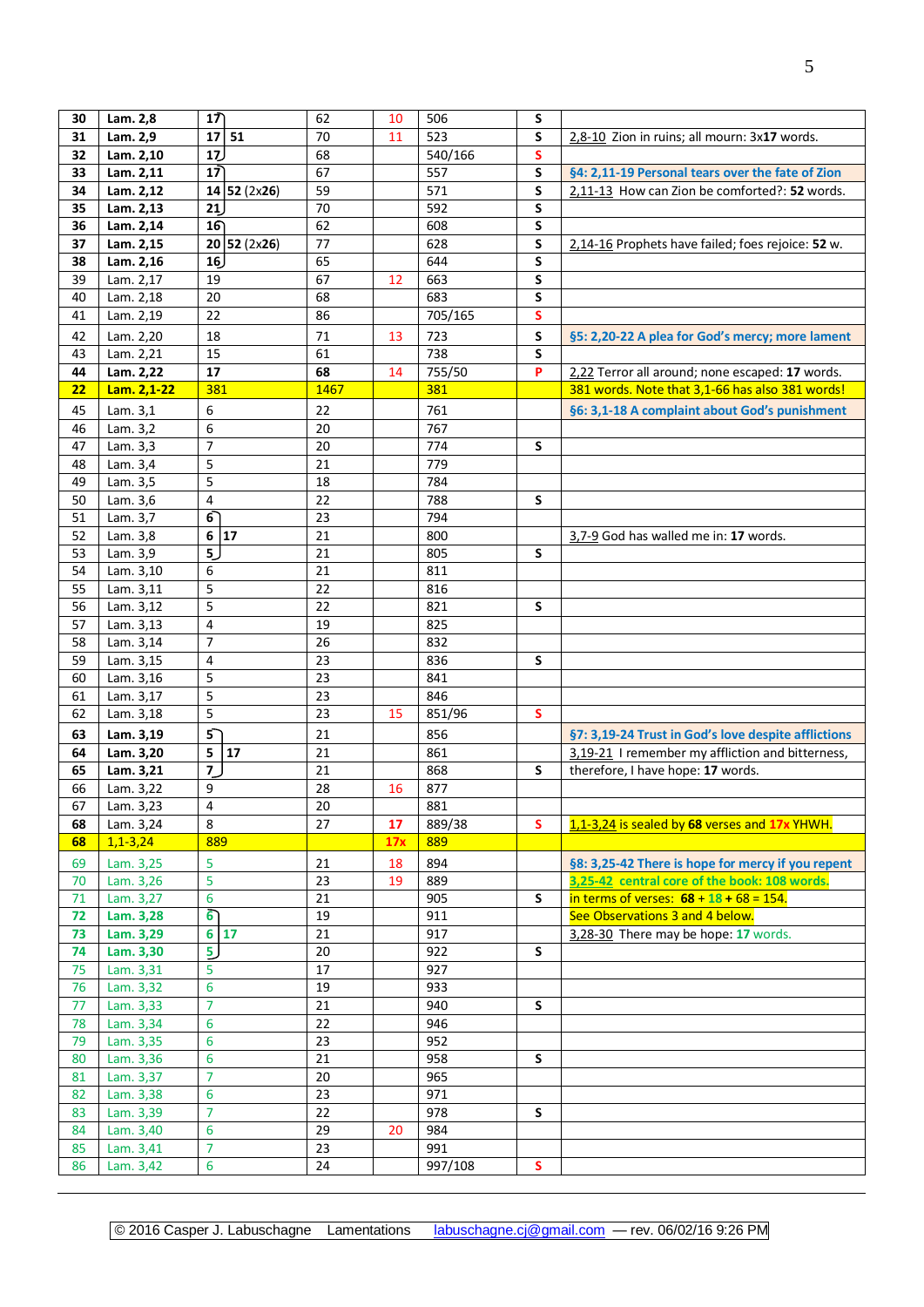| 87         | Lam. 3,43   | 6               | 24    |     | 1003         |           | §9: 3,43-45 God is reproached for what he did     |
|------------|-------------|-----------------|-------|-----|--------------|-----------|---------------------------------------------------|
| 88         | Lam. 3,44   | 5               | 20    |     | 1008         |           | 3,43-5,22 is sealed by 68 (4x17) verses.          |
| 89         | Lam. 3,45   | 5               | 23    |     | 1013/16      | S         |                                                   |
| 90         | Lam. 3,46   | 5               | 20    |     | 1018         |           | §10: 3,46-54 Personal lament over Zion's fate     |
| 91         | Lam. 3,47   | 6               | 22    |     | 1024         |           |                                                   |
|            |             |                 |       |     |              |           |                                                   |
| 92         | Lam. 3,48   | 8               | 24    |     | 1032         | S         |                                                   |
| 93         | Lam. 3,49   | $6+$            | 24    |     | 1038         |           |                                                   |
| 94         | Lam. 3,50   | $5+$            | 20    | 21  | 1043         |           | 3,49-51 Tears, tears over the city: 17 words.     |
| 95         | Lam. 3,51   | 6/17            | 25    |     | 1049         | S         |                                                   |
| 96         | Lam. 3,52   | 5               | 20    |     | 1054         |           |                                                   |
|            |             |                 |       |     |              |           |                                                   |
| 97         | Lam. 3,53   | 6 17            | 20    |     | 1060         |           | 3,52-54 There seems to be no hope: 17 words.      |
| 98         | Lam. 3,54   | 6               | 23    |     | 1066/53      | s         |                                                   |
| 99         | Lam. 3,55   | 5               | 22    | 22  | 1071         |           | §11: 3,55-66 God will requite the enemies         |
| 100        | Lam. 3,56   | $\overline{7}$  | 30    |     | 1078         |           |                                                   |
| 101        | Lam. 3,57   | 6               | 23    |     | 1084         | S         |                                                   |
|            |             |                 |       |     |              |           |                                                   |
| 102        | Lam. 3,58   | 6               | 22    |     | 1090         |           |                                                   |
| 103        | Lam. 3,59   | 5               | 23    | 23  | 1095         |           |                                                   |
| 104        | Lam. 3,60   | 6               | 22    |     | 1101         | S         |                                                   |
| 105        | Lam. 3,61   | 6               | 24    | 24  | 1107         |           |                                                   |
| 106        | Lam. 3,62   | 6 <br>52(2x26)  | 23    |     | 1113         |           | 3,58-66 God has taken up my cause and will        |
|            |             |                 |       |     |              | S         |                                                   |
| 107        | Lam. 3,63   | 5               | 25    |     | 1118         |           | requite my enemies: 52 words.                     |
| 108        | Lam. 3,64   | 6               | 25    | 25  | 1124         |           |                                                   |
| 109        | Lam. 3,65   | 6               | 20    |     | 1130         |           |                                                   |
| 110        | Lam. 3,66   | 6/              | 25    | 26  | 1136/70      | P         | Until this point, 26x YHWH.                       |
| 66         | Lam. 3,1-66 | 381             | 1466  | 6x  | 381          |           | 381 words. Note that 2,1-22 has also 381 words!   |
|            |             |                 |       |     |              |           |                                                   |
| 111        | Lam. 4,1    | 12              | 48    |     | 1148         | S         | §12: 4,1-12 The situation of Zion's inhabitants   |
| 112        | Lam. 4,2    | 12              | 51    |     | 1160         | S         |                                                   |
| 113        | Lam. 4,3    | $11*$           | 45    |     | 1171         | S         | *MT 12.                                           |
| 114        | Lam. 4,4    | 12              | 42    |     | 1183         | S         |                                                   |
| 115        | Lam. 4,5    | 9               | 46    |     | 1192         | S         |                                                   |
| 116        | Lam. 4,6    | 13              | 45    |     | 1205         | ${\sf S}$ |                                                   |
|            |             |                 |       |     |              |           |                                                   |
| 117        | Lam. 4,7    | 104(4x26)<br>10 | 43    |     | 1215         | S         | 4,4-12 Special emphasis on various victims of the |
| 118        | Lam. 4,8    | 13              | 46    |     | 1228         | S         | siege of Jerusalem: 104 words.                    |
| 119        | Lam. 4,9    | 11              | 46    |     | 1239         | S         |                                                   |
| 120        | Lam. 4,10   | 11              | 44    |     | 1250         | S         |                                                   |
| 121        | Lam. 4,11   | 12              | 46    | 27  | 1262         | S         |                                                   |
| 122        | Lam. 4,12   | 13              | 48    |     | 1275/139     | ${\sf s}$ |                                                   |
|            |             |                 |       |     |              |           |                                                   |
| 123        | Lam. 4,13   | 8 <sup>7</sup>  | 40    |     | 1283         | S         | §13: 4,13-16 The clergy sinned and God punished   |
| 124        | Lam. 4,14   | 9<br>34(2x17)   | 41    |     | 1292         | S         |                                                   |
| 125        | Lam. 4,15   | 12              | 59    |     | 1309         | S         | 4,13-15 Because of the sins of the prophets and   |
|            | Lam. 4,16   | 13              | 49    | 28  | 1322/47      | ${\sf s}$ | priests they became unwelcome refugees: 34 w.     |
|            |             |                 |       |     |              |           |                                                   |
| 127        | Lam. 4,17   | 12              | 52    |     | 1334         | S         | §14: 4,17-20 The appaling fate of the refugees    |
| 128        | Lam. 4,18   | 11              | 47    |     | 1345         | S         |                                                   |
| 129        | Lam. 4,19   | 11              | 46    |     | 1356         | S         |                                                   |
| 130        | Lam. 4,20   | 11              | 49    | 29  | 1367/45      | ${\sf s}$ |                                                   |
| 131        |             | 13              | 52    |     | 1380         |           |                                                   |
|            | Lam. 4,21   |                 |       |     |              | S         | §15: 4,21-22 The punishment of Zion is over!      |
| 132        | Lam. 4,22   | 14              | 50    |     | 1394/27      | P         | 4,13-22 (§13-15) altogether 119 (7x17) words      |
| 22         | Lam. 4,1-22 | 258             | 1035  |     | 258          |           |                                                   |
| <b>132</b> | Lam.1-4     | 1394(82x17)     | 5352  | 29x | 1394 (82x17) |           | Lamentations 1-4 is sealed by 1394 (82x17) words. |
| 133        | Lam. 5,1    | $\overline{9}$  | 31    | 30  | 1403         |           | §16: 5,1-18 A prayer for remembrance and mercy    |
| 134        | Lam. 5,2    | 5               | 27    |     | 1408         |           | 5,1-5 First part of a prayer for mercy: 34 words. |
|            |             |                 |       |     |              |           |                                                   |
| 135        | Lam. 5,3    | 6<br>34(2x17)   | 29    |     | 1414         |           |                                                   |
| 136        | Lam. 5,4    | 6               | 29    |     | 1420         |           |                                                   |
| 137        | Lam. 5,5    | $8*$            | $30*$ |     | 1428         |           | *MT 7.                                            |
| 138        | Lam. 5,6    | 6               | 22    |     | 1434         |           |                                                   |
| 139        | Lam. 5,7    | 6               | 31    |     | 1440         |           |                                                   |
|            |             |                 |       |     |              |           |                                                   |
| 140        | Lam. 5,8    | 6               | 22    |     | 1446         |           |                                                   |
| 141        | Lam. 5,9    | 6               | 27    |     | 1452         |           |                                                   |
| 142        | Lam. 5,10   | 6               | 28    |     | 1458         |           |                                                   |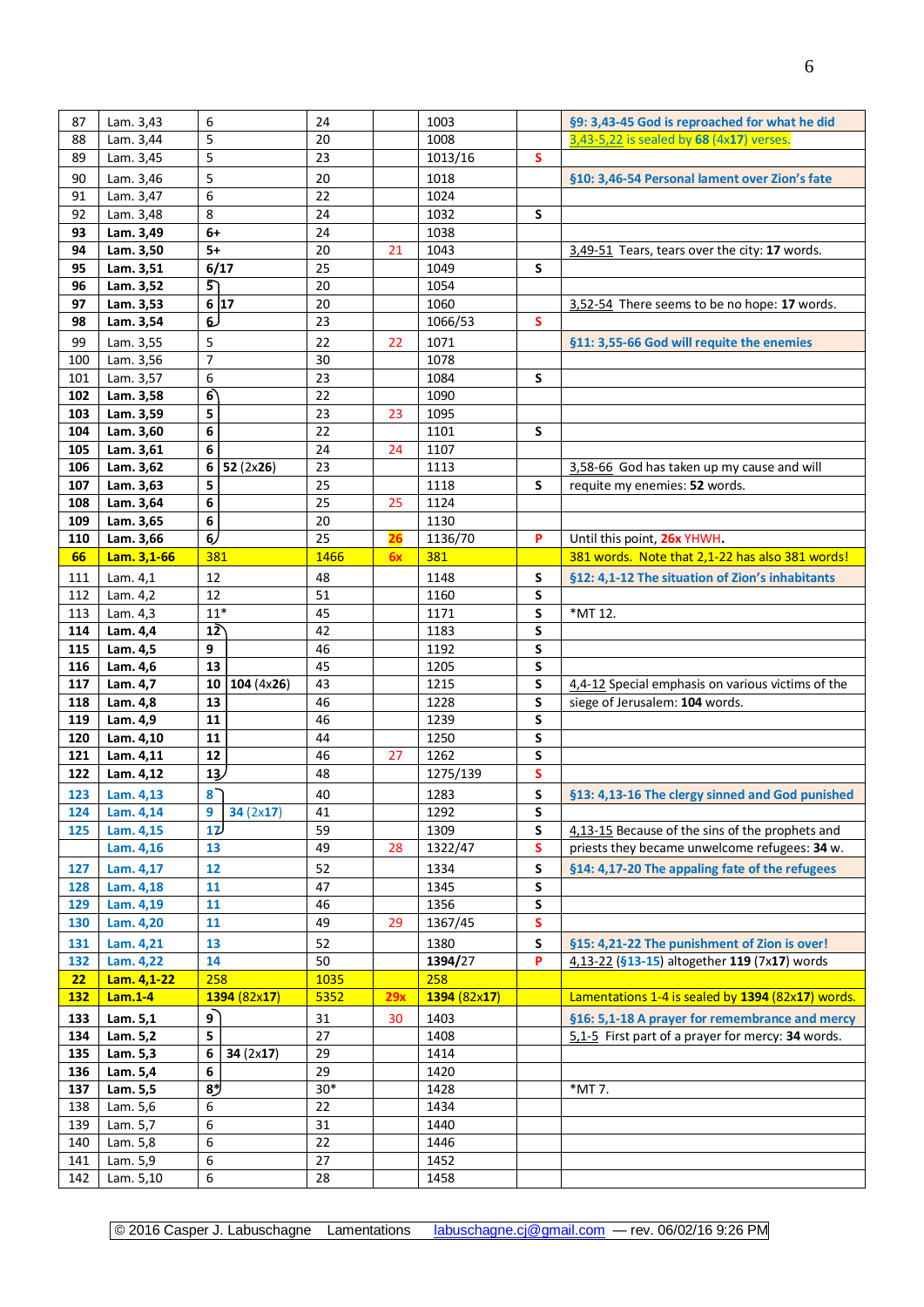| 143 | Lam. 5,11   | 6   |              | 25   |     | 1464         |      |                                                  |
|-----|-------------|-----|--------------|------|-----|--------------|------|--------------------------------------------------|
| 144 | Lam. 5,12   | 7   |              | 27   |     | 1471         |      |                                                  |
| 145 | Lam. 5,13   | 6   |              | 27   |     | 1477         |      |                                                  |
| 146 | Lam. 5,14   | 5 I | 17           | 26   |     | 1482         |      | 5,13-15 Young and old suffer; no joy: 17 words.  |
| 147 | Lam. 5,15   | 6   |              | 24   |     | 1488         |      |                                                  |
| 148 | Lam. 5,16   | 8   |              | 28   |     | 1496         |      |                                                  |
| 149 | Lam. 5,17   | 9   |              | 29   |     | 1505         |      |                                                  |
| 150 | Lam. 5,18   |     |              | 24   |     | 1512/118     | P    |                                                  |
| 151 | Lam. 5,19   | 7   |              | 26   | 31  | 1519         |      | §17 Why do you reject us? Restore and renew us!  |
| 152 | Lam. 5,20   | 6   |              | 27   |     | 1525         |      |                                                  |
| 153 | Lam. 5,21   | 7   |              | 31   | 32  | 1532         |      |                                                  |
| 154 | Lam. 5,22   | 8   |              | 27   |     | 1540/28      | Col. |                                                  |
| 22  | Lam. 5,1-22 | 146 |              | 597  | 3x  | 146          |      |                                                  |
| 154 | Lam. 1-5    |     | 1540 (70x22) | 5949 | 32x | 1540 (70x22) |      | Sealed by 154 (7x22) verses; 1540 (70x22) words. |

**Observation 1** In 1,1 Codex L has a slash after . This means that it was regarded as the heading. The total number of words is most significant: **1540**=**70**x**22**, exactly **10**x the **154** Masoretic verses.

Chapter 1 is made up of **22** verses with **374** (**17**x**22**) words, which divide into two equal parts: vs. 1-11 with **11** verses and **187** (**11**x**17**) words, and vs. 12-22 with **11** verses and **187** (**11**x**17**) words.

2,8-10 stands out with **51** (3x**17**) words, 2,11-13 with **52** (2x**26**), 2,14-16 with **52** (2x**26**), and 2,22 with **17**.

3,25-42, the central core of the book, stands out by being flanked by **68** (4x**17**) verses: **68**+18+**68**.

4,4-12 stands out with **104** (4x**26**) words, and 4,13-22 with **119** (7x**17**) words.

Chapters 1-4 are finalized and sealed by **1394** (82x**17**) words.

5,1-5 stands out with **34** (2x**17**) words, and 5,13-15 with **17**.

Of the **1540** words **1445** (5x**17**x**17**) are highlighted by the divine name number **17** (94%).

## **Observation 2: Factual evidence of an earlier version of the book**

There is another remarkable numerical aspect that meets the eye immediately if we survey the poetic verselines, namely the irregularity in Chapters 1 and 2. While all their Masoretic verses have *three* poetic verselines, 1,7 and 2,19 have a 4<sup>th</sup> verseline (1,7d and 2,19d) consisting of 5 words.

| Chapters | <b>Masoretic Verses</b> | <b>Poetic Verselines</b> | Words           |
|----------|-------------------------|--------------------------|-----------------|
|          | 22                      | $66+1=67$                | $369 + 5 = 374$ |
|          | 22                      | $66+1=67$                | $376 + 5 = 381$ |
|          | 66                      | 66                       | 381             |
|          | 22                      | $44+$                    | 259             |
|          | 22                      | $22 = 66$                | 145             |
| Total    | 154                     | 266                      | 1540            |

This is the Masoretic Text as it has come to us: with **266** verselines and **1540** words:

The **67** verselines in Chapters 1 and 2 clearly stand out as 'irregular' in the otherwise regular pattern in terms of the Masoretic verses in Chapters 3-5, with **66** (3x**22**) in Chapter 3 and **66** in Chapters 4-5. This irregularity can be explained as suggesting two compositional stages in the coming into being of the the book. At an earlier stage, the book seems to have had a regular pattern regarding the verselines, as in the case of the Masoretic verses, with **66** verselines in Chapter 1 and 2.

This was the earlier form of the text: with **264** verselines and **1530** words:

| Chapters | <b>Masoretic Verses</b> | <b>Poetic Verselines</b> | Words        |
|----------|-------------------------|--------------------------|--------------|
|          | 22                      | 66                       | 369          |
|          | 22                      | 66                       | 376          |
|          | 66                      | 66                       | 381          |
|          | 22                      | 44                       | 259          |
|          | 22                      |                          | 145          |
| Total    | 154                     | 264(12x22)               | 1530 (90x17) |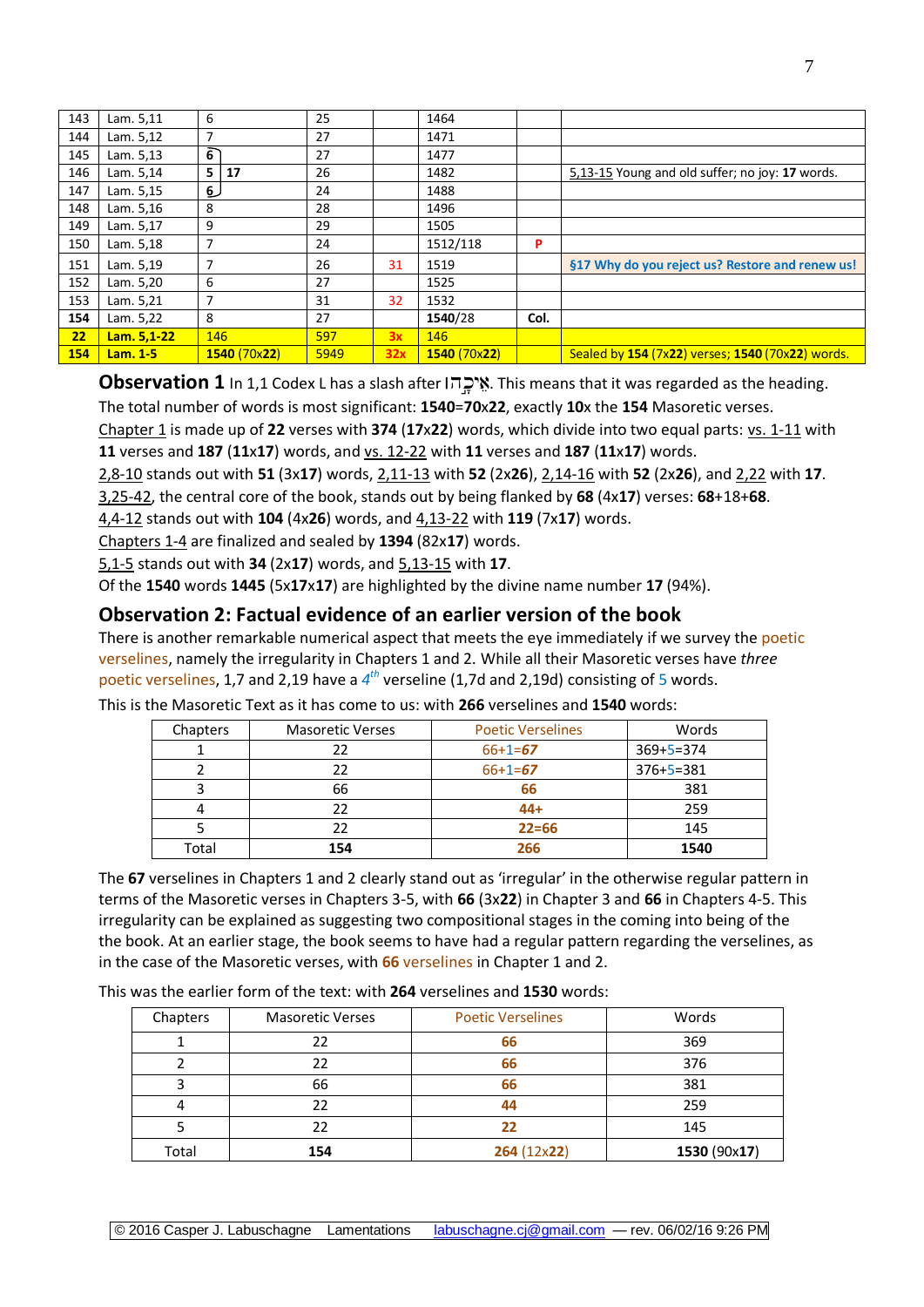But there is more to say about the **264** verselines in the earlier form of the text. If we differentiate between **acrostic** and non-acrostic verselines, we get the following intriguing picture:

**Chapter 1** has **22** sets of **1 acrostic**, and **44** non-acrostic verselines: **22**+**44**=**66. Chapter 2** has **22** sets of **1 acrostic**, and **44** non-acrostic verselines: **22**+**44**=**66. Chapter 3** has 22 sets of **3** acrostic verselines:  $66$  **66**  $+$  **0**=**66. Chapter 4** has **22** sets of **1 acrostic**, and **22** non-acrostic verselines: **22**+**22**=**44. Chapter 5** has 22 sets of 1 non-acrostic verseline: 22 0+22=22.

Altogether **132 acrostic verselines** and **132** non-acrostic verselines, as in the table below:

| <b>Chapter 1</b>       | <b>Chapter 2</b> | Chapter 3             | <b>Chapter 4</b> | <b>Chapter 5</b> |
|------------------------|------------------|-----------------------|------------------|------------------|
| 1a Aleph               | 1a Aleph         | 1 Aleph               | 1a Aleph         | 1 non-acrostic   |
| 1b non-acrostic        | 1b non-acrostic  | 2 Aleph               | 1b non-acrostic  |                  |
| 1c non-acrostic        | 1c non-acrostic  | 3 Aleph               |                  |                  |
| 2a Beth                | 2a Beth          | 4 Beth                | 2a Beth          | 2 non-acrostic   |
| 2b non-acrostic        | 2b non-acrostic  | 5 Beth                | 2b non-acrostic  |                  |
| 2c non-acrostic        | 2c non-acrostic  | 6 Beth                |                  |                  |
| 3a <b>Gimel</b>        | 3a Gimel         | 7 Gimel               | 3a Gimel         | 3 non-acrostic   |
| <b>3b</b> non-acrostic | 3b non-acrostic  | 8 Gimel               | 3b non-acrostic  |                  |
| 3c non-acrostic        | 3c non-acrostic  | 9 Gimel               |                  |                  |
| 4a Daleth              | 4a Daleth        | 10 Daleth             | 4a Daleth        | 4 non-acrostic   |
| 4b non-acrostic        | 4b non-acrostic  | 11 Daleth             | 4b non-acrostic  |                  |
| 4c non-acrostic        | 4c non-acrostic  | 12 Daleth             |                  |                  |
| 5a <b>Heh</b>          | 5a Heh           | 13 Heh                | 5a Heh           | 5 non-acrostic   |
| 5b non-acrostic        | 5b non-acrostic  | 14 Heh                | 5b non-acrostic  |                  |
| 5c non-acrostic        | 5c non-acrostic  | 15 Heh                |                  |                  |
| 6a Waw                 | 6a Waw           | 16 Waw                | 6a Waw           | 6 non-acrostic   |
| 6b non-acrostic        | 6b non-acrostic  | 17 Waw                | 6b non-acrostic  |                  |
| 6c non-acrostic        | 6c non-acrostic  | 18 Waw                |                  |                  |
| 7a Zayin               | 7a Zayin         | 19 Zayin              | 7a Zayin         | 7 non-acrostic   |
| 7b non-acrostic        | 7b non-acrostic  | 20 Zayin              | 7b non-acrostic  |                  |
| 7c non-acrostic        | 7c non-acrostic  | 21 Zayin              |                  |                  |
| 8a Cheth               | 8a Cheth         | 22 Cheth              | 8a Cheth         | 8 non-acrostic   |
| 8b non-acrostic        | 8b non-acrostic  | 23 Cheth              | 8b non-acrostic  |                  |
| 8c non-acrostic        | 8c non-acrostic  | 24 Cheth              |                  |                  |
| 9a Teth                | 9a Teth          | 25 Teth               | 9a Teth          | 9 non-acrostic   |
| 9b non-acrostic        | 9b non-acrostic  | 26 Teth               | 9b non-acrostic  |                  |
| 9c non-acrostic        | 9c non-acrostic  | 27 Teth               |                  |                  |
| 10a Yodh               | 10a Yodh         | 28 Yodh               | 10a Yodh         | 10 non-acrostic  |
| 10b non-acrostic       | 10b non-acrostic | 29 Yodh               | 10b non-acrostic |                  |
| 10c non-acrostic       | 10c non-acrostic | 30 Yodh               |                  |                  |
| 11a Kaph               | 11a Kaph         | 31 Kaph               | 11a Kaph         | 11 non-acrostic  |
| 11b non-acrostic       | 11b non-acrostic | 32 Kaph               | 11b non-acrostic |                  |
| 11c non-acrostic       | 11c non-acrostic | 33 Kaph               |                  |                  |
| 12a Lamedh             | 12a Lamedh       | 34 Lamedh             | 12a Lamedh       | 12 non-acrostic  |
| 12b non-acrostic       | 12b non-acrostic | 35 Lamedh             | 12b non-acrostic |                  |
| 12c non-acrostic       | 12c non-acrostic | 36 Lamedh             |                  |                  |
| 13a Mem                | 13a Mem          | 37 Mem                | 13a Mem          | 13 non-acrostic  |
| 13b non-acrostic       | 13b non-acrostic | 38 Mem                | 13b non-acrostic |                  |
| 13c non-acrostic       | 13c non-acrostic | 39 Mem                |                  |                  |
| 14a Nun                | 14a Nun          | 40 Nun                | 14a Nun          | 14 non-acrostic  |
| 14b non-acrostic       | 14b non-acrostic | 41 <b>Nun</b>         | 14b non-acrostic |                  |
| 14c non-acrostic       | 14c non-acrostic | 42 Nun                |                  |                  |
| 15a Samekh             | 15a Samekh       | 43 Samekh             | 15a Samekh       | 15 non-acrostic  |
| 15b non-acrostic       | 15b non-acrostic | 44 Samekh             | 15b non-acrostic |                  |
| 15c non-acrostic       | 15c non-acrostic | 45 Samekh             |                  |                  |
| 16a Ayin               | 16a Peh          | <b>46 Peh</b>         | 16a Ayin         | 16 non-acrostic  |
| 16b non-acrostic       | 16b non-acrostic | 47 Peh                | 16b non-acrostic |                  |
| 16c non-acrostic       | 16c non-acrostic | 48 Peh Reverse order  | Normal order     |                  |
| 17a Peh                | 17a Ayin         | 49 Ayin               | 17a Peh          | 17 non-acrostic  |
| 17b non-acrostic       | 17b non-acrostic | 50 Ayin               | 17b non-acrostic |                  |
| 17c non-acrostic       | 17c non-acrostic | 51 Ayin Reverse order | Normal order     |                  |

© 2016 Casper J. Labuschagne Lamentations [labuschagne.cj@gmail.com](mailto:labuschagne.cj@gmail.com) — rev. 06/02/16 9:26 PM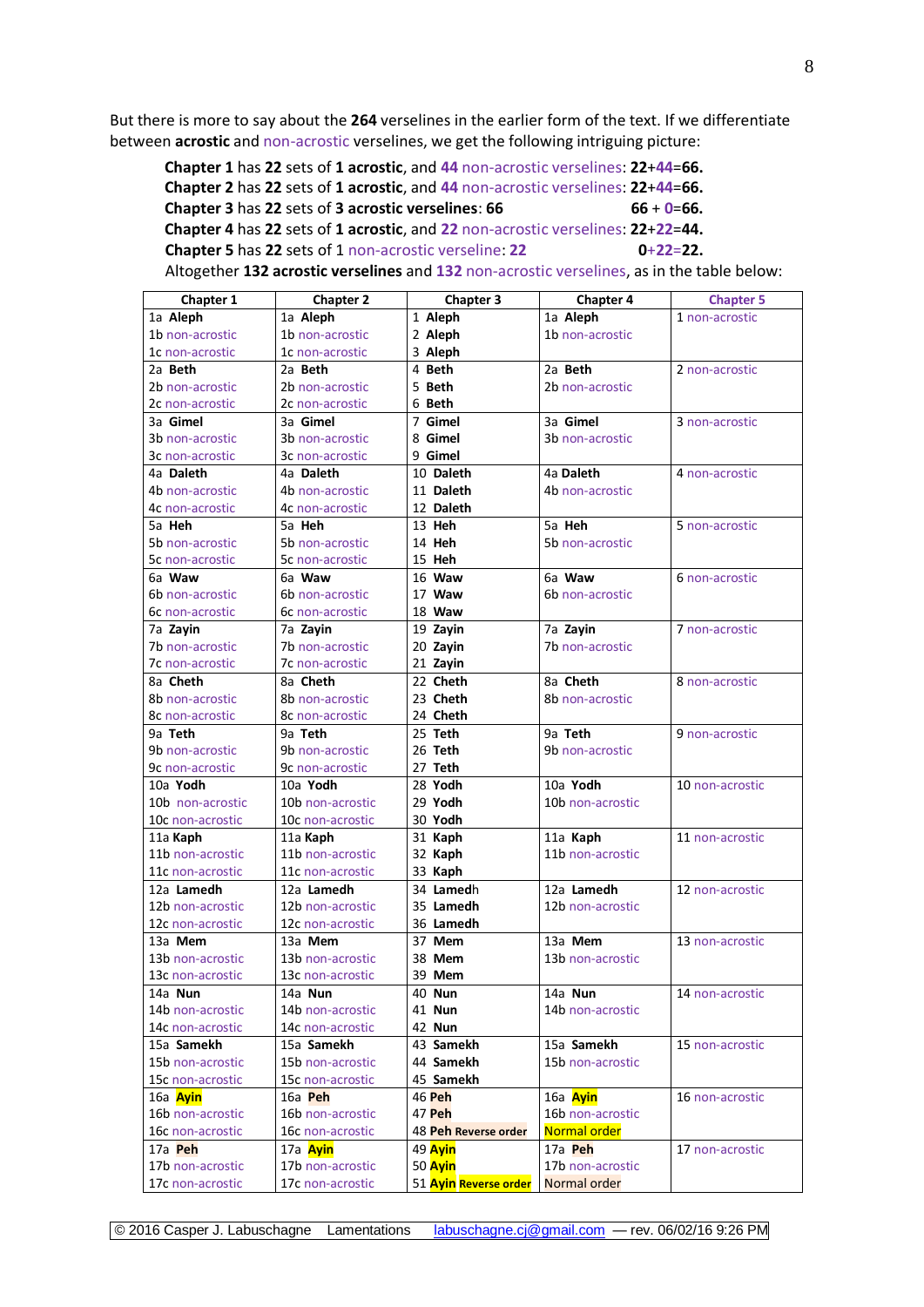| 18a Tsadeh       | 18a Tsadeh       | 52 Tsadeh     | 18a Tsadeh       | 18 non-acrostic |
|------------------|------------------|---------------|------------------|-----------------|
| 18b non-acrostic | 18b non-acrostic | 53 Tsadeh     | 18b non-acrostic |                 |
| 18c non-acrostic | 18c non-acrostic | 54 Tsadeh     |                  |                 |
| 19a Qoph         | 19a Qoph         | 55 Qoph       | 19a Qoph         | 19 non-acrostic |
| 19b non-acrostic | 19b non-acrostic | 56 Qoph       | 19b non-acrostic |                 |
| 19c non-acrostic | 19c non-acrostic | 57 Qoph       |                  |                 |
| 20a Resh         | 20a Resh         | 58 Resh       | 20a Resh         | 20 non-acrostic |
| 20b non-acrostic | 20b non-acrostic | 59 Resh       | 20b non-acrostic |                 |
| 20c non-acrostic | 20c non-acrostic | 60 Resh       |                  |                 |
| 21a Sin/Shin     | 21a Sin/Shin     | 61 Sin/Shin   | 21a Sin/Shin     | 21 non-acrostic |
| 21b non-acrostic | 21b non-acrostic | 62 Sin/Shin   | 21b non-acrostic |                 |
| 21c non-acrostic | 21c non-acrostic | 63 Sin/Shin   |                  |                 |
| 22a Taw          | $22a$ Taw        | 64 Taw        | $22a$ Taw        | 22 non-acrostic |
| 22b non-acrostic | 22b non-acrostic | 65 <b>Taw</b> | 22b non-acrostic |                 |
| 22c non-acrostic | 22c non-acrostic | 66 <b>Taw</b> |                  |                 |

The perfect parity between the **acrostic** (**132**) and non-acrostic verselines (132) in the earlier form of the book provides us with a plausible explanation for the lack of acrostics in Chapter 5, which is certainly not due to carelessness on the part of the author, as has been suggested, but a matter of deliberate design to achieve a perfect balance between **acrostic** and non-acrostic verselines.

Having detected and described the earlier form of Lamentations, let us now return to its final form, in which the redactor has added two verselines with 10 words to achieve **266** verselines with **1540** (70x**22**) words in a 10-1 correspondence with the **154** (7x**22**) verses.

It is possible that the structural design of Lamentations was influenced by the comparable structure of Psalm 119 with its **176** verselines, divided into **22** sets of 8. See my [logotechnical analysis](http://www.labuschagne.nl/ps119.pdf) of Psalm 119. Or is it the other way round?

# **Observation 3: The central cores of the book**

Chapter 3 is the longest chapter, seeing its 66 Masoretic verses. It is flanked by 44 verses on either side: 154=44+**66**+44. It also stands out, because it has **22** sets of 3 alphabetic acrostic verselines. This device draws particularly attention to this chapter as the central chapter of the book.

In its turn, the central Chapter 3 has a meticulously designed central core of its own, **3,25-42**, in terms of Masoretic verses, right in the middle of the book: **154**=**68**(4x**17**)+18+**68**(4x**17**).

Moreover, in terms of content, **3,25-42** constitutes the crucial turning point in the poem: the leading theme, already intimated in verses 19-24, is no longer lamentation, but hope, self-examination, and conversion based upon God's mercy. This central core can be delimited precisely. It starts most significantly with a conspicuous threefold use of the initial key-word בוֹב 'good,' in verses 25, 26 and 27, and ends with a striking shift from third to second person, addressing God directly in verse 42.

**Observation 4** The Masoretes located the mathematical centre of the book on verse level between verses 33 and 34 - in Codex Leningrad at the indentation at the beginning of **3,34**. Moreover, in terms of the 154 Masoretic verses, **3,25-42** constitutes the mathematical centre of the book, which appears to have a typical *sevenfold* structure in a menorah pattern:

| 1. | $1:1-22$   | 22 verses   |                                     |
|----|------------|-------------|-------------------------------------|
| 2. | $2:1 - 22$ |             | 22 verses $\succ$ 68 (4x17) verses. |
| 3. | $3:1 - 24$ | 24 verses   |                                     |
| 4. | $3:25-42$  |             | 18 verses - mathematical centre     |
| 5. | 3:43-66    | $24$ verses |                                     |
| 6. | $4:1 - 22$ |             | 22 verses $\succ$ 68 (4x17) verses. |
|    | $5:1-22$   | 22 verses   |                                     |

The 18-verse central core is flanked by three branches consisting of **68** (4x**17**) verses on each side. This demonstrates the deliberate use of the holy number **17** regarding the Masoretic verses.